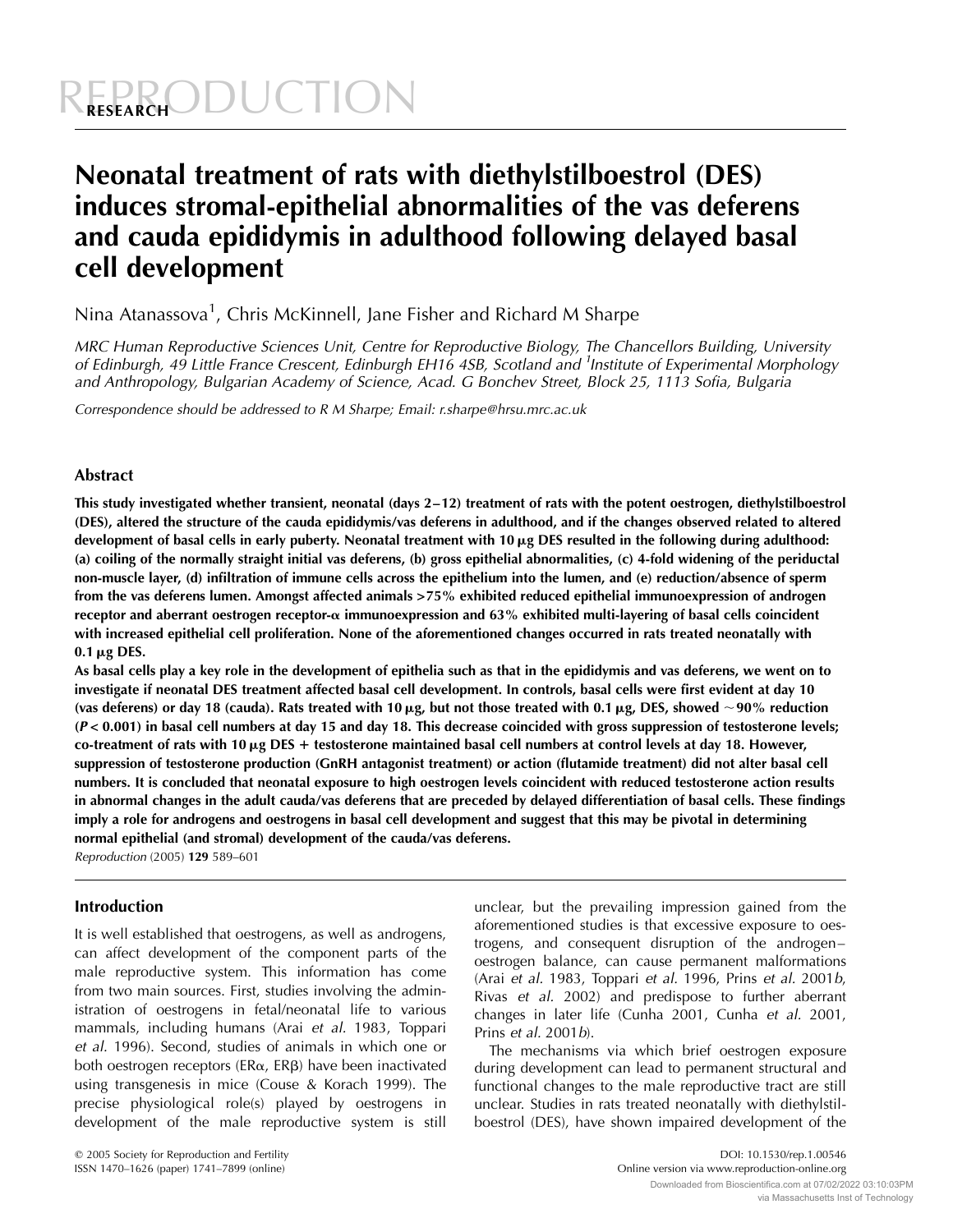epithelium and relative overgrowth of stromal tissue in the epididymis (Williams et al. 2000, Atanassova et al. 2001), vas deferens (Atanassova et al. 2001), seminal vesicles (Williams et al. 2001), and prostate (Prins et al. 2001b, Williams et al. 2001), during or soon after the cessation of treatment. These gross structural changes are associated with reduced expression of the androgen receptor (AR; Prins 1992, Prins & Birch 1995, Williams et al. 2000, 2001, McKinnell et al. 2001), and with induction of abnormal expression of  $ER\alpha$  (Atanassova et al. 2001, Prins et al. 2001b, Williams et al. 2001). These changes in receptor expression appear to involve a degree of 'reprogramming', at least in the prostate, as they are still evident in adulthood despite the restriction of oestrogen treatment to the neonatal period (Prins 1992, Prins & Birch 1995, Prins et al. 2001b, Risbridger et al. 2001a). The remarkable uniformity of oestrogen effects throughout the developing male reproductive tract suggests that there may be a common underlying mechanism that accounts for such changes. It is well-established that communication between the stromal and epithelial compartments of the developing reproductive tract are central to its normal development, and that stromal tissue from one region of the reproductive tract can be used to 'programme' development of epithelium from another region (Higgins et al. 1989, Donjacour & Cunha 1991, Hayashi et al. 1993, Aboseif et al. 1999). Moreover, experiments using recombination of epithelial and stromal prostatic tissue from  $ER\alpha$ -knockout and  $ER\beta$ -knockout mice have shown that  $ER\alpha$ -mediated effects of DES on both the epithelium and mesenchyme are necessary for DES-induction of abnormal epithelial changes in adulthood (Prins et al. 2001a, Risbridger et al. 2001a).

One suggested mechanism for the DES-induced abnormal changes in adulthood in the prostate is altered development/programming of epithelial basal (p63-positive) cells, as over-proliferation of such cells is a common finding in adulthood following oestrogen treatment neonatally or in adulthood (Prins et al. 2001a, Risbridger et al.  $2001a$ , b). It has been suggested that the basal cells exert a modifying influence on the overlying epithelial cells, which may in turn be a trigger for abnormal proliferation of epithelial cells during aging (Prins et al. 2001b, Risbridger et al. 2001a). Evidence for a key role of basal cells in development of the female reproductive tract has recently been reported (Kurita et al. 2004b). This study showed that neonatal DES treatment of female mice suppressed development of p63-positive (basal) cells in epithelium from the distal müllerian duct, and this resulted in development of columnar (uterine), instead of squamous (cervico–vaginal), epithelium in these regions; persistence of this change into adulthood probably explains how developmental DES exposure can induce adenosis (Kurita et al. 2004b). Whether oestrogen-induced changes to basal cell development occurs in male reproductive tract tissues that derive from the Wolffian duct, with

comparable consequences for epithelial development to that in the müllerian duct, is unknown.

The aim of the present studies was therefore to establish if transient neonatal DES treatment of male rats resulted in gross structural and/or cellular changes to the epithelium and stroma of Wolffian-duct derived tissues (distal cauda epididymis and proximal vas deferens) in adulthood, that might be relevant to normal function and fertility. Having established that major structural and cellular changes were evident in such animals, we then sought for evidence of involvement of altered basal cell development earlier in life as a possible cause of such changes.

# Materials and Methods

## Animals, treatments, sample collection and processing

Wistar rats, bred in our own animal house, were maintained under standard conditions and were maintained on a soy-free diet (rat and mouse soya-free breeding diet; SDS, Dundee, Scotland). On the day after birth, rats from several litters were cross-fostered into all-male litters of 8–12 pups and these animals were then allocated to one of two to three different treatments ( $n = 4/5$  per group) which were then treated by subcutaneous injection as follows:

- (a)  $10 \mu$ g or 0.1  $\mu$ g DES (Sigma Chemical Co, Poole, Dorset, UK) in  $20 \mu l$  corn oil on days 2, 4, 6, 8, 10 and 12; these doses were chosen on the basis of their differential ability to suppress testosterone levels and AR expression and to induce reproductive tract abnormalities neonatally, including effects on the epididymis and vas deferens (Atanassova et al. 2001, Williams et al. 2001, Rivas et al. 2002).
- (b) 10 mg/kg of a long-acting GnRH antagonist (GnRHa, Teverelix; Ardana, Edinburgh, Scotland) in  $20 \mu$  corn oil on days 2 and 5 alone. This treatment regimen has been shown previously to suppress testosterone levels and testis weight at days 18–25 to a similar extent to that induced by treatment with  $10 \mu$ g DES (Atanassova et al. 1999, Williams et al. 2001, Rivas et al. 2002).
- (c)  $10 \mu$ g DES plus  $200 \mu$ g mixed testosterone esters (TE, Sustanon; Organon Labs, Cambridge, UK) in  $20 \mu l$  corn oil on days 2, 4, 6, 8, 10 and 12; the dose of TE used has been shown previously to prevent most DES-induced abnormal changes to the developing male reproductive tract when coadministered with DES (McKinnell et al. 2001, Rivas et al. 2003).
- (d) 50 mg/kg of the androgen receptor antagonist, flutamide (Sigma) in  $20 \mu l$  corn oil on days 2, 4, 6, 8, 10 and 12. This dose was chosen based on studies by Imperato-McGinley et al. (1992) who showed that it caused major reproductive tract abnormalities in male offspring when administered to pregnant rats; we have shown that administration of this dose neonatally retards normal development of the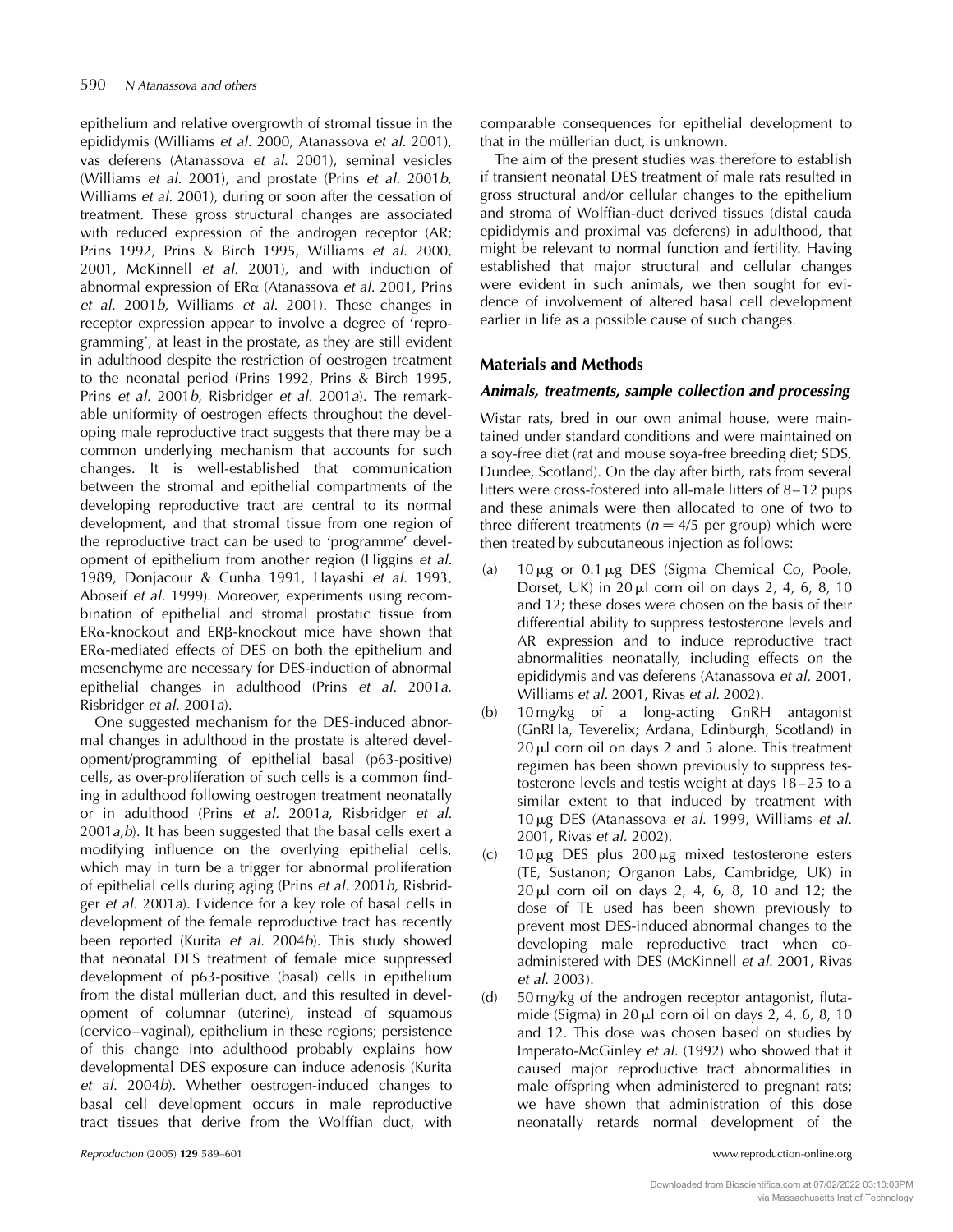reproductive tract in rats (Atanassova et al. 2001, Rivas et al. 2002).

(e) Subcutaneous injection of  $20 \mu l$  corn oil alone (control).

Rats from each of the treatment groups described above were killed on day 18 while some animals in groups (a) and (e) were also sampled on days 10, 15 or in adulthood  $(-day 90)$ ; for most treatment groups, 2 or 3 independent experiments were conducted and the data presented is amalgamated from these experiments. Animals were anaesthetized with flurothane, blood collected into a heparinised syringe by cardiac puncture and the animals then killed by cervical dislocation. Plasma was separated by centrifugation and stored at  $-20^{\circ}$ C until used for testosterone assay as described below. The right testis was dissected out and weighed whilst the left and right epididymides with the vas deferens still attached were fixed for  $\sim$  5 h in Bouins. After fixation, tissue was transferred into 70% ethanol before being processed for 17.5 h in an automated Leica TP1050 processor (Leica Microsystems (UK) Ltd. Milton Keynes, UK) and embedded in paraffin wax. Sections of  $5 \mu m$  thickness were cut and floated onto slides coated with 2% 3-aminopropyltriethoxy-silane (Sigma) and dried at  $50^{\circ}$ C overnight before being used for the studies described below.

#### Immunohistochemistry

Antibodies used for immunohistochemistry, their dilutions and sources are listed in Table 1. Unless otherwise stated, all incubations were performed at room temperature for 30 min. Sections were deparaffinised in Histoclear (National Diagnostics, Hull, UK), rehydrated in graded ethanols and washed in water. For some antibodies, sections were subjected to a temperature-induced antigen retrieval step (Norton et al. 1994) in either 0.05 M Glycine, pH 3.5 and 0.01% EDTA (for CD45 and ER $\beta$ ) or 0.01 M citrate buffer, pH 6.0 (for AR,  $ER\alpha$ , CKHMW, p63 and Ki67). Sections were pressure-cooked for 5 min at full pressure, left to stand undisturbed for 20 min, then cooled under running tap water. At this stage and after all subsequent steps, sections were washed twice (5 min each) in Tris–buffered saline (TBS; 0.05 M Tris–HCl, pH 7.4, 0.85% NaCl). Endogenous peroxidase activity was blocked by immersing sections in  $3\%$  (v/v)  $H_2O_2$  in methanol (both from BDH Laboratory Supplies, Poole, Dorset, UK). To block non-specific binding sites, sections were incubated with an appropriate normal serum diluted 1:5 in TBS containing 5% bovine serum albumin (BSA; Sigma). Goat serum was used for CD45, for AR swine serum was used and for all other antibodies rabbit serum was used (all from Scottish Antibody Production Unit, Carluke, Scotland). Primary antibodies were added to the sections (Table 1) and incubated overnight at  $4^{\circ}$ C in a humidified chamber. For CD45 only, sections were then incubated with mouse EnVision-HRP system (Dako, High Wycombe, UK). For all other antibodies, a biotinylated secondary antibody was used, namely a 1:500 dilution in blocking mixture of swine anti-rabbit IgG (Dako) for AR, rabbit anti-sheep IgG (Vector Laboratories, Peterborough, UK) for Neutrophil Elastase (NE) and ERB, or rabbit antimouse IgG (Dako) for the remainder, followed by incubation with avidin-biotin conjugated to horseradish peroxidase (ABC-HRP; Dako) diluted in 0.05 M Tris–HCl, pH 7.4, according to the manufacturer's instructions. Immunostaining was developed using 3,3'-diaminobenzidine (Liquid DABplus; Dako), according to the manufacturer's instructions, until staining in controls was well-developed, when the reaction was stopped by immersing all sections in distilled water. All sections were then lightly counterstained with haematoxylin, dehydrated in graded ethanols, cleared in xylene and mounted using Pertex mounting medium (CellPath plc, Hemel Hempstead, UK).

To allow comparative evaluation of the immunostaining, sections of tissues from control and treated animals were processed in parallel on at least three occasions to ensure reproducibility of results; on each occasion tissue sections from four to six animals in each treatment group were run. Within each run, the intensity of immunostaining for each antigen was scored on an arbitrary scale ranging from negative  $(-)$  through weakly positive  $(+)$  to intensely positive  $(+++)$ , and this was then used to compile a table of results. For all of the present immunohistochemical studies, appropriate negative controls (replacement of the primary antibody by appropriate normal serum or in the case of AR, preabsorption with the immunising peptide) were included in every run and were used to ensure that any staining observed was specific. In no instance did any of

|  |  |  | Table 1 Antibodies used for immunohistochemistry. |  |
|--|--|--|---------------------------------------------------|--|
|--|--|--|---------------------------------------------------|--|

| Antibody                                    | Type          | Source                                         | <b>Dilution</b> |
|---------------------------------------------|---------------|------------------------------------------------|-----------------|
| $\alpha$ -Smooth muscle actin (SMA)         | mouse mAb     | Sigma, Poole, UK                               | 1:5000          |
| Pan-cytokeratin (PCK)                       | mouse mAb     | Sigma                                          | 1:50            |
| CD45 (leukocyte common antigen)             | mouse mAb     | BD Pharmingen, Oxford, UK                      | 1:50            |
| Neutrophil elastase (NE)                    | sheep $\lg G$ | ICN Pharmaceuticals, Basingstoke, UK           | 1:500           |
| Androgen receptor (AR)                      | rabbit IgG    | Santa Cruz Biotechnology, Santa Cruz, USA      | 1:200           |
| Oestrogen receptor- $\alpha$ (ER $\alpha$ ) | mouse mAb     | Novocastra, Newcastle-upon-Type, UK            | 1:20            |
| Oestrogen receptor- $\beta$ (ER $\beta$ )   | sheep $\lg G$ | Gift from Dr P Saunders (Saunders et al. 2000) | 1:1000          |
| Cytokeratin high molecular weight           | mouse mAb     | DAKO, High Wycombe, UK                         | 1:100           |
| p63                                         | mouse mAb     | Santa Cruz Biotechnology                       | 1:500           |
| Ki67                                        | mouse mAb     | <b>Novocastra</b>                              | 1:50            |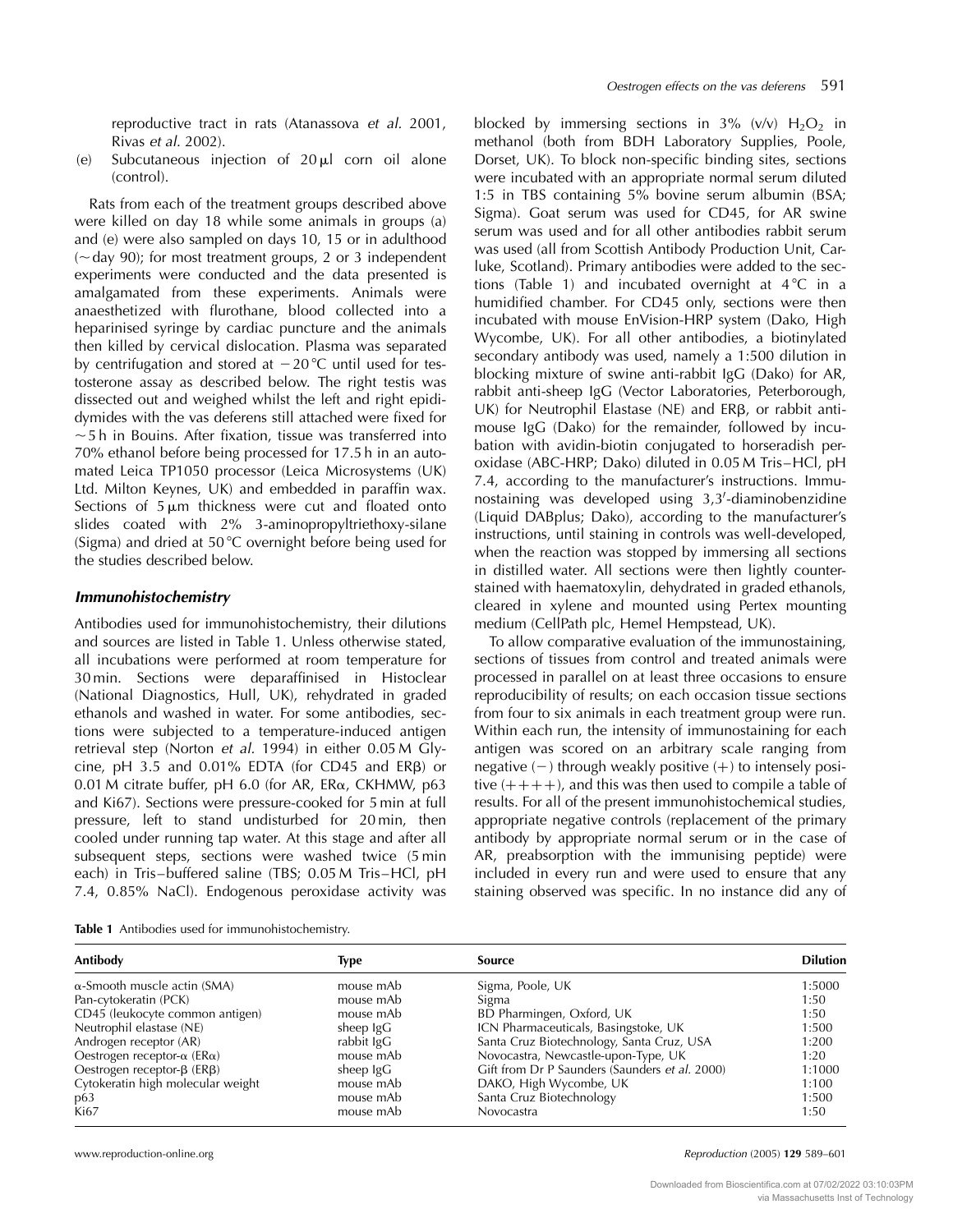the antibodies used present problems with non-specific staining using the specified protocols, which were carefully optimised prior to their use in experiments. More detailed validation of the specificity of several of the antibodies used in the present studies (AR, ER $\alpha$ , ER $\beta$ , Ki67) has been reported previously (Atanassova et al. 2001, McKinnell et al. 2001, Williams et al. 2000, 2001).

## Double immunostaining for  $\alpha$ -smooth muscle actin and cytokeratins

To delineate the structural changes induced by DES treatment, both smooth muscle and epithelial tissues were labelled immunohistochemically on the same sections. Following antigen retrieval in 0.01 M citrate buffer, pH 6.0, sections were immunostained for  $\alpha$ -smooth muscle actin as described above. A biotinylated rabbit anti-mouse IgG secondary antibody (Dako) was used. After development of immunostaining with DAB as described above, some sections were again incubated with blocking mixture followed by application of mouse anti-pan cytokeratin antibody overnight at  $4^{\circ}$ C. Sections were then incubated in rabbit anti-mouse IgG (Dako) at 1:60 dilution in blocking mixture, followed by application of mouse alkaline phosphatase anti-alkaline phosphatase (APAAP; Dako) diluted 1:100 in blocking mixture. Slides were washed in TBS and then in 100 mM Tris buffer, pH 9.5, containing 100 mM NaCl and 50 mM MgCl, followed by the addition of  $337.5 \mu$ g/mL 4-Nitro blue tetrazolium chloride (Boehringer GmbH, Mannheim, Germany),  $175 \mu$ g/mL 5-Bromo-4 chloro-3-indolylphosphate (Boehringer) and 0.001% levamisole (Sigma) in 10 ml Tris– MgCl buffer until immunostaining was optimal in control sections. Slides were very lightly counterstained in haematoxylin before being dehydrated rapidly in absolute ethanol, cleared in xylene, and mounted using Pertex mounting medium.

Immunostained sections were examined and photographed using an Olympus Provis microscope (Olympus Optical, Honduras Street, London, UK) fitted with a Kodak DCS330 camera (Eastman Kodak, Rochester, NY, USA). Captured images were stored on a G4 computer (Apple MacIntosh) and compiled using Photoshop 7.0.

## Measurement of the width of the periductal musclefree layer in the adult vas deferens and quantification of basal cell numbers on days 15 and 18

Tissue sections from adult rats treated neonatally with vehicle or with 10 or 0.1  $\mu$ g DES were double immunostained for pan-cytokeratin (blue) and smooth muscle actin (brown), as described above, to clearly demarcate epithelial and periductal muscle tissues respectively (see Fig. 1). Using a  $\times$  20 objective, symmetrical cross-sectional profiles of the initial vas deferens were identified and images captured. Using NIH Image Proplus (Media Cybernetics, Silver Spring, MA, USA) the width of the periductal actin-negative layer, from the base of the epithelium to the edge of the muscle (actin-immunopositive) layer, was measured at 50  $\mu$ m intervals along the edge of the vas deferens using the line tool; a total of 50 measurements were made for each animal and a mean value then computed for the width of the layer in each animal.

To quantify basal cells, tissue sections immunostained for p63 (to stain basal cell nuclei), as described above, were used. Sections from rats aged 15 and 18 days that had been subjected to various neonatal treatments were examined using a  $\times$  40 objective and symmetrical crosssectional profiles of the initial vas deferens were identified and images captured. The numbers of p63-immunopositive cell nuclei were then counted along both sides of the vas deferens lumen within a measured length of the epithelium (length measured using the line tool in NIH Image with  $\times$  10 objective), and the number of basal cells per mm epithelium then calculated. All suitable cross sections were evaluated in this way (i.e. there was no selection) and the total length of epithelium that was evaluated per animal ranged from  $\sim$  1.2–4 mm.

## Measurement of plasma testosterone levels

Plasma levels of testosterone were measured using an enzyme-linked immunosorbent assay adapted from an earlier RIA method (Corker & Davidson 1981), as described previously (Atanassova et al. 1999, Rivas et al. 2002). The limit of detection was 8 pg/ml and the intra-assay coefficient of variation was 10.4%.

## **Statistics**

Comparison of the width of the adult periductal layer of the vas deferens and of plasma testosterone levels and basal cell numbers at days 15 and 18 in the various treatment groups, was made using analysis of variance (ANOVA); data for testosterone levels were logarithmically transformed prior to analysis to obtain a normal distribution and to equalize group variances. Where significant differences between groups were indicated, sub-group comparisons also utilised ANOVA but used the variance from the experiment as a whole (for that parameter) as the measure of error. Comparison of the frequency of morphological changes in the adult vas deferens of control and DES-treated animals used Fisher's exact test.

## Results

## Phenotypic characterization of the epididymis and vas deferens in adult animals

Analysis of gross morphology and other parameters (below) revealed that some animals treated neonatally with  $10 \mu$ g DES exhibited more severe changes than did other animals. To take account of this variation and to establish possible inter-relationships between phenotypic changes, each investigated parameter/phenotypic change was evaluated systematically in each animal in each treatment group, and wherever possible was quantified or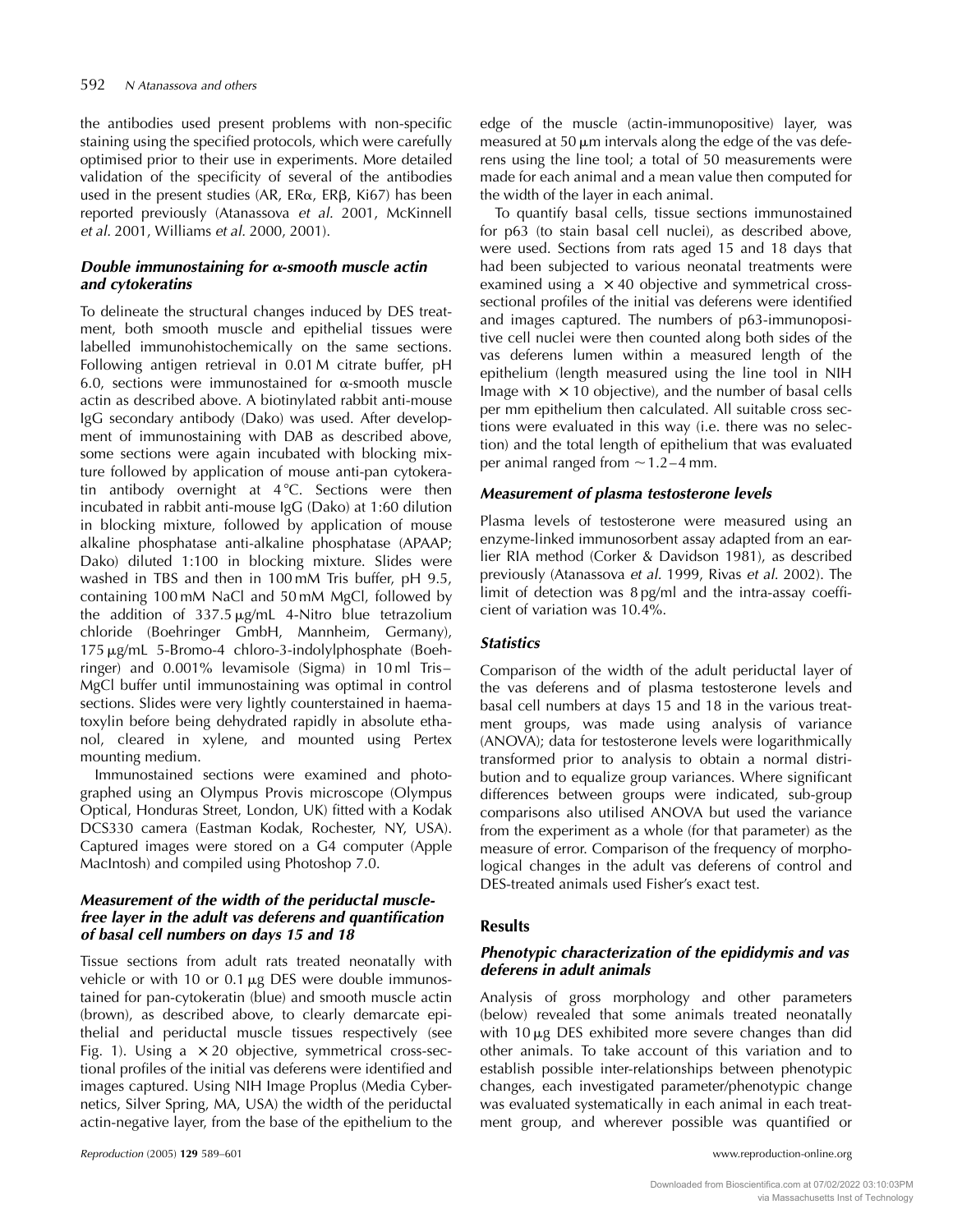

Oestrogen effects on the vas deferens 593

Figure 1 Representative gross morphology of the cauda epididymis and the initial part of the vas deferens in adult rats treated neonatally with vehicle (control) or  $10 \mu$ g DES. Panels A–F illustrate sections double immunostained for pan-cytokeratin (blue) or for smooth muscle actin (brown) to demonstrate the relative morphology of the epithelium and periductal muscle layer, respectively, in controls (A–C) and in DES-treated animals (D–F). Note the relative under-development of the duct and epithelium of the cauda and proximal vas deferens (pVas deferens) in DES-treated animals (F) compared with controls (C) and the abnormal coiling of the initial part of the vas deferens (D) in the same animals (compare panels A and D). In the latter areas, note also the abnormal layering and branching of the epithelium, the widening of the periductal actin-free layer (arrowheads) and the break-up of the smooth muscle layer in DES-treated animals (E) compared with controls (B). Panels G–J illustrate the evidence for inflammatory changes in the initial part of the vas deferens in DES-treated animals (H, J) compared with controls (G) in sections immunostained for neutrophil elastase (G, H) or for CD45 (J). Note the invasion of neutrophils across the epithelium into the vas deferens lumen (arrows) in DES-treated animals (H), in several instances leading to formation of a large granuloma (asterisk, J). Insets in panels B and J show negative controls. Scale bars represent  $500 \,\mathrm{\upmu m}$ .

semi-quantified (e.g. immunohistochemistry score); in some instances, it was simply recorded whether or not a particular phenotypic change was detectable (e.g. coiling of the initial vas deferens). A summary of the results and their statistical analysis is presented in Table 2.

#### Gross morphology of the adult vas deferens and cauda epididymis – DES induction of an inflammatory response

In controls, the vas deferens, as it emerged from the cauda epididymal 'bulb', was slightly coiled and then became a conspicuously straight duct (Fig. 1A and B). Similar morphology was evident in rats treated neonatally with  $0.1 \mu$ g DES (Table 2) or with a GnRHa (not shown). However, in most rats treated neonatally with  $10 \mu$ g DES the vas deferens exhibited conspicuous coiling of the normally straight initial region, so that it appeared snake-like (Fig. 1D; Table 2). To discern the underlying cause for this change, double-immunostaining of the vas deferens with antibodies to SMA and PCK was undertaken to demarcate stromal smooth muscle and epithelial tissue respectively (Fig. 1A–F). This demonstrated that the normal simple epithelium of the vas deferens evident in controls, with its conspicuous variations in height, was distorted in rats treated neonatally with  $10 \mu$ g DES, such that the epithelium was relatively unvarying in height and multi-layered/ branched (Fig. 1E), and was often so tortuously arranged that a simple duct-like profile was difficult to discern. Cystlike pockets filled with liquid were frequently formed within the expanded epithelium (Fig. 1E). Another obvious change in rats treated with  $10 \mu$ g DES was a 4-fold widening of the immediate periductal stromal cell layer (Table 2) which was immunonegative for SMA (comparison of Fig. 1B and E); this layer is probably composed mainly of undifferentiated fibroblast-like cells (see Atanassova et al.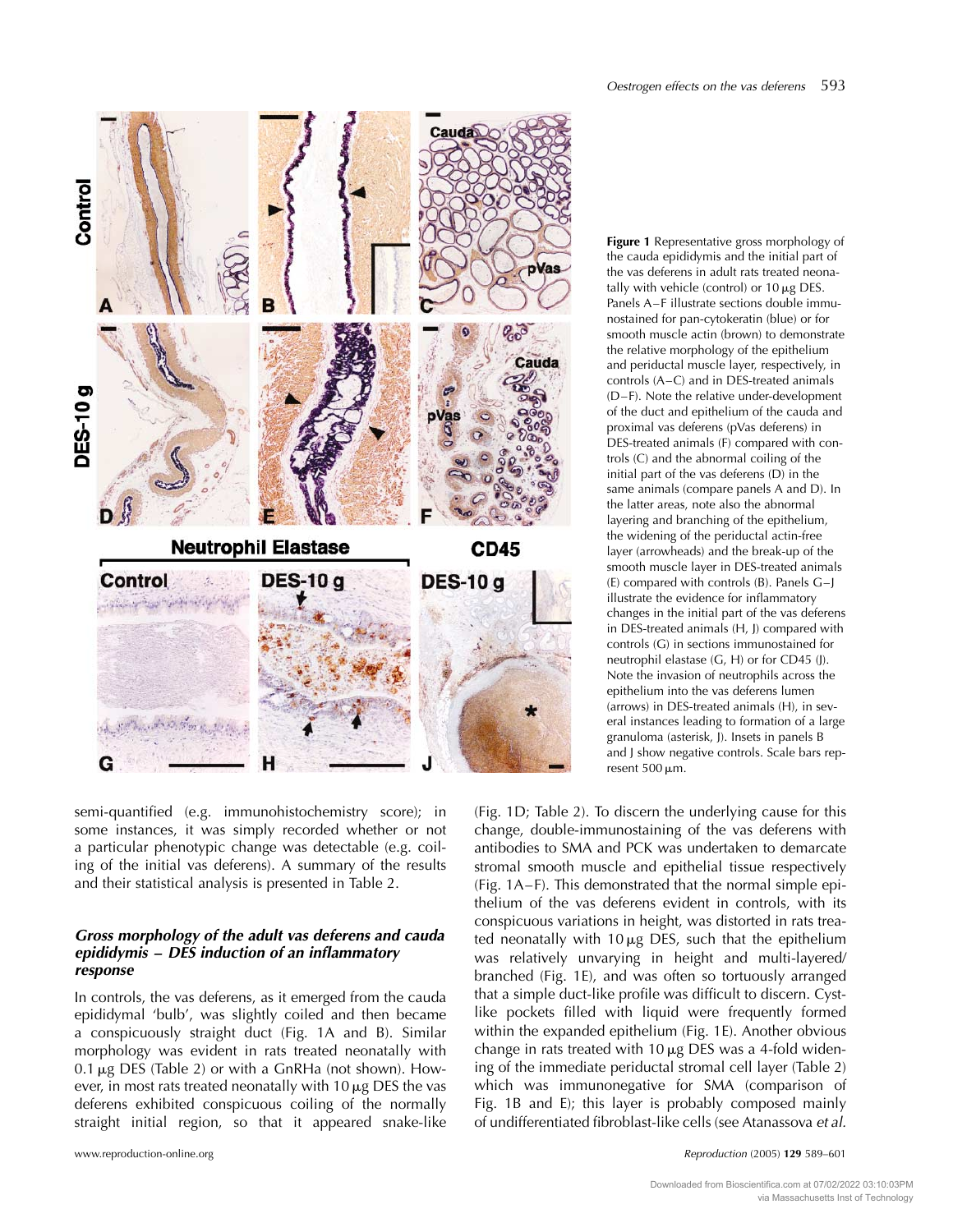|                                                         | Neonatal treatment <sup>a</sup> |                                                           |                                           |  |
|---------------------------------------------------------|---------------------------------|-----------------------------------------------------------|-------------------------------------------|--|
| <b>Phenotype/parameter</b>                              | Corn oil<br>$(n = 8)$           | $10 \mu g$ DES<br>$(n = 14)$                              | $0.1 \mu g$ DES <sup>8</sup><br>$(n = 8)$ |  |
| Coiling of proximal<br>vas deferens                     | 0 <sup>b</sup>                  | $11^*$                                                    | 0                                         |  |
| Width of periductal<br>non-muscle layer $(\mu m)^c$     |                                 | $15.4 \pm 1.6$ 68.1 <sup>*</sup> $\pm$ 7.8 12.1 $\pm$ 1.2 |                                           |  |
| Abnormal epithelium <sup>d</sup>                        | $\Omega$                        | $12^*$                                                    | $\Omega$                                  |  |
| Numerous $(+++)$<br>sperm in vas lumen                  | 8                               | $2^*$                                                     | 8                                         |  |
| Immune cell infiltration <sup>e</sup>                   | $\Omega$                        | $11^*$                                                    | 0                                         |  |
| Intense $(++++)$ epithelial<br>AR immunoexpression      | 8                               | 6<br>$p = 0.018$                                          | 8                                         |  |
| Occurrence of epithelial<br>$ER\alpha$ immunoexpression | 0                               | 8<br>$p = 0.018$                                          | 0                                         |  |
| Basal cells multi-layered <sup>f</sup>                  | 0                               | 5<br>$p = 0.115$                                          | $\Omega$                                  |  |
| High frequency $(+++)$ of<br>Ki67-immunopositive cells  | $\Omega$                        | $p = 0.023$                                               | $\Omega$                                  |  |

Table 2 Summary of the main abnormal changes observed in the adult vas deferens of rats following their neonatal treatment with either corn oil (control) or diethylstilboestrol (DES).

<sup>a</sup>Treatments administered on alternate days between day 2 and day 12; <sup>b</sup>number indicates how many animals in this group exhibited the phenotype/parameter listed on the left; <sup>c</sup>see Fig. 1F for illustration;  $\sigma$ <sup>d</sup>branching and/or cystic in regions (see Fig. 1F for illustration);  $\sigma$ <sup></sup> cells in stroma, epithelium and/or duct; see Fig. 1H for illustration; f based on immunoexpression of cytokeratin-HMW and p63; see Fig. 2 for illustration; <sup>g</sup>none of the parameters in this group differed from controls.  $p < 0.001$ .

2001). In association with this change there was peripheral displacement of smooth muscle and the normally homogenous and continuous muscle layer was interspersed with SMA-immunonegative fibroblastic stroma (Fig. 1E). The latter two changes probably explain the abnormal coiling of the vas deferens in rats treated with  $10 \mu$ g DES. In addition to these morphological abnormalities in the vas deferens, the rats also exhibited conspicuous structural changes to the cauda epididymis, similar to those described earlier (Atanassova et al. 2001), the main features being under-development of the epithelium relative to the stroma (comparison of Fig. 1C and F).

Another major change in rats treated neonatally with  $10 \mu$ g DES was a reduction in numbers of sperm in the lumen of the vas deferens. In controls, the lumen always contained copious numbers of sperm (Fig. 1G) whereas most animals treated neonatally with with this dose had no sperm present or markedly reduced numbers of sperm (Table 2; see also Fig. 2). In the latter animals, the lumen exhibited cellular debris that included epithelial cells and leukocytes (CD45 positive cells), indicative of an inflammatory response (Table 2). Inflammation was characterized by the identification of neutrophils (immunopositive for NE), which were identified in the stroma as well as in the lumen and which appeared to migrate from the stroma through the epithelium with final accumulation in the lumen of the vas deferens (Fig. 1H; see also Fig. 2). In instances of very severe inflammation (4 of 14 animals), huge granulomas were found to occupy most of the caudal space (Fig. 1J).

Comparative evaluation of the above morphological abnormalities in individual animals (Table 2) demonstrated that those which exhibited an abnormal vas deferens epithelium also exhibited coiling of the vas deferens, a widened periductal layer, leukocyte infiltration and a lack of, or decrease in numbers of, sperm in the vas deferens lumen, suggesting that these changes are interrelated. None of these abnormalities were observed in adult rats that had been treated neonatally with a 100-fold lower dose  $(0.1 \mu g)$  of DES (Table 2) or in which neonatal suppression of testosterone levels had been induced by administration of a GnRHa (not shown).

## Immunoexpression of AR, ER $\alpha$  and ER $\beta$  in the cauda epididymis and vas deferens in adulthood

In controls, AR was immunoexpressed intensely in epithelial cells and in sporadic stromal cells whereas no cells exhibited detectable immunoexpression of  $ER\alpha$  (Fig. 2A and C). A similar pattern was found in rats treated neonatally with  $0.1 \mu$ g DES (Table 2). In rats treated neonatally with  $10 \mu$ g DES, there was variation between animals in the degree of disruption of the control pattern of AR immunoexpression (Table 2). In animals that exhibited an abnormal epithelium plus coiling of the vas deferens (Table 2), the changes were most marked and involved a pronounced reduction in intensity of AR immunoexpression in epithelial, but not in stromal, cells, coincident with induction of ERa immunoexpression in sporadic epithelial cells and in some periductal cells (Fig. 2B and D). In contrast, in the cauda epididymis, immunoexpression of AR and  $ER\alpha$ remained unaffected by neonatal treatment with  $10 \mu$ g DES (not shown). In animals treated neonatally with  $10 \mu$ g DES, in which coiling of the adult vas deferens was not induced, AR immunoexpression was normal in intensity, and immunoexpression of  $ER\alpha$  was not induced (not shown), suggesting that abnormal expression of AR and/or  $ER\alpha$  are directly related to the occurrence of gross abnormalities. The intensity and distribution of immuno expression of  $ER\beta$ did not show any detectable treatment-induced change in the adult vas deferens (data not shown).

## Basal cell distribution and cell proliferation (immunoexpression of Ki67) in the adult vas deferens

Basal cells were identified on the basis of immunoexpresion of cell-specific markers CK-HMW (cytoplasmic) and p63 (nuclear). In adult control rats, basal cells formed a thin, continuous, single-cell, layer along the base of the epithelium and beneath the principal cells of the vas deferens (Fig. 2E and G); a similar pattern was found in all animals treated neonatally with  $0.1 \mu g$  DES and in most rats treated with  $10 \mu g$  DES (Table 2). However, in approximately one third of rats treated neonatally with  $10 \mu$ g DES, basal cells formed a multicellular layer in some regions of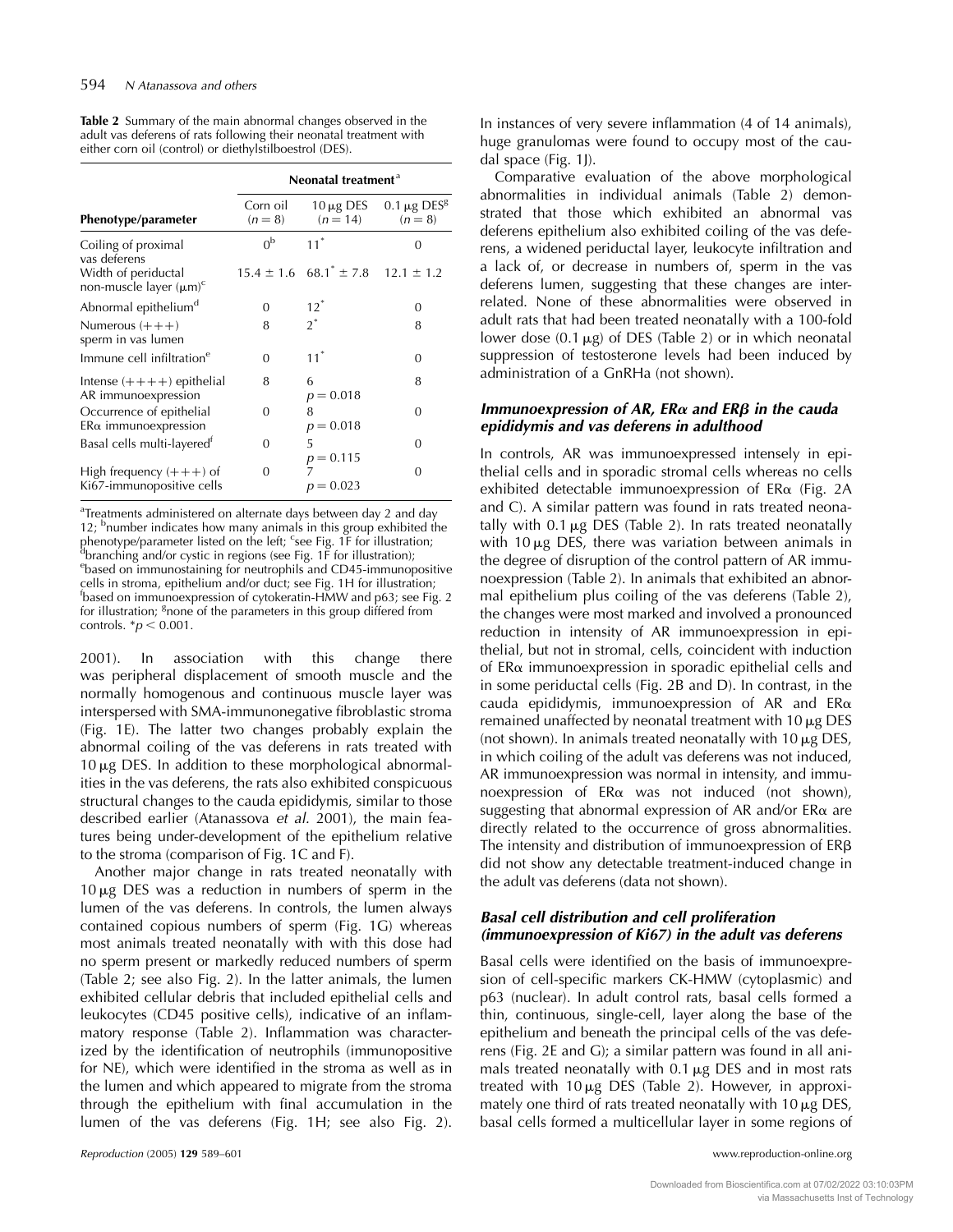



Figure 2 Representative changes in immunoexpression of the androgen receptor (AR; panels A, B) and oestrogen receptor- $\alpha$  (ER $\alpha$ ; panels C, D) in relation to the distribution of basal cells (panels E–H) and cell proliferation (panels J, K) in sections from the initial part of the vas deferens from adult rats treated neonatally with vehicle (control) or  $10 \mu$ g DES. Note the pronounced reduction in immunoexpression of AR in epithelial, but not stromal, cells in DES-treated rats (B) compared with controls (A) and the abnormal occurrence of sporadic ERa immunoexpression (compare panels C and D). Note also the abnormal multilayering of basal cells, identified by immunoexpression of cytokeratin high molecular weight (CKHMW; panels E, F) or p63 (panels G, H) in DES-treated rats compared with controls, and the association of this change with increased cell proliferation, based on immunoexpression of Ki67 (compare panels J and K). Finally, note that the large numbers of sperm present in the lumen of the control vas deferens (arrowheads) are largely replaced in DES-treated animals by immune cells (asterisks), which have probably infiltrated through the vas deferens epithelium (arrows). Insets in panels on the right show negative controls. Scale bar represents  $100 \,\mu m$ .

www.reproduction-online.org Reproduction (2005) 129 589-601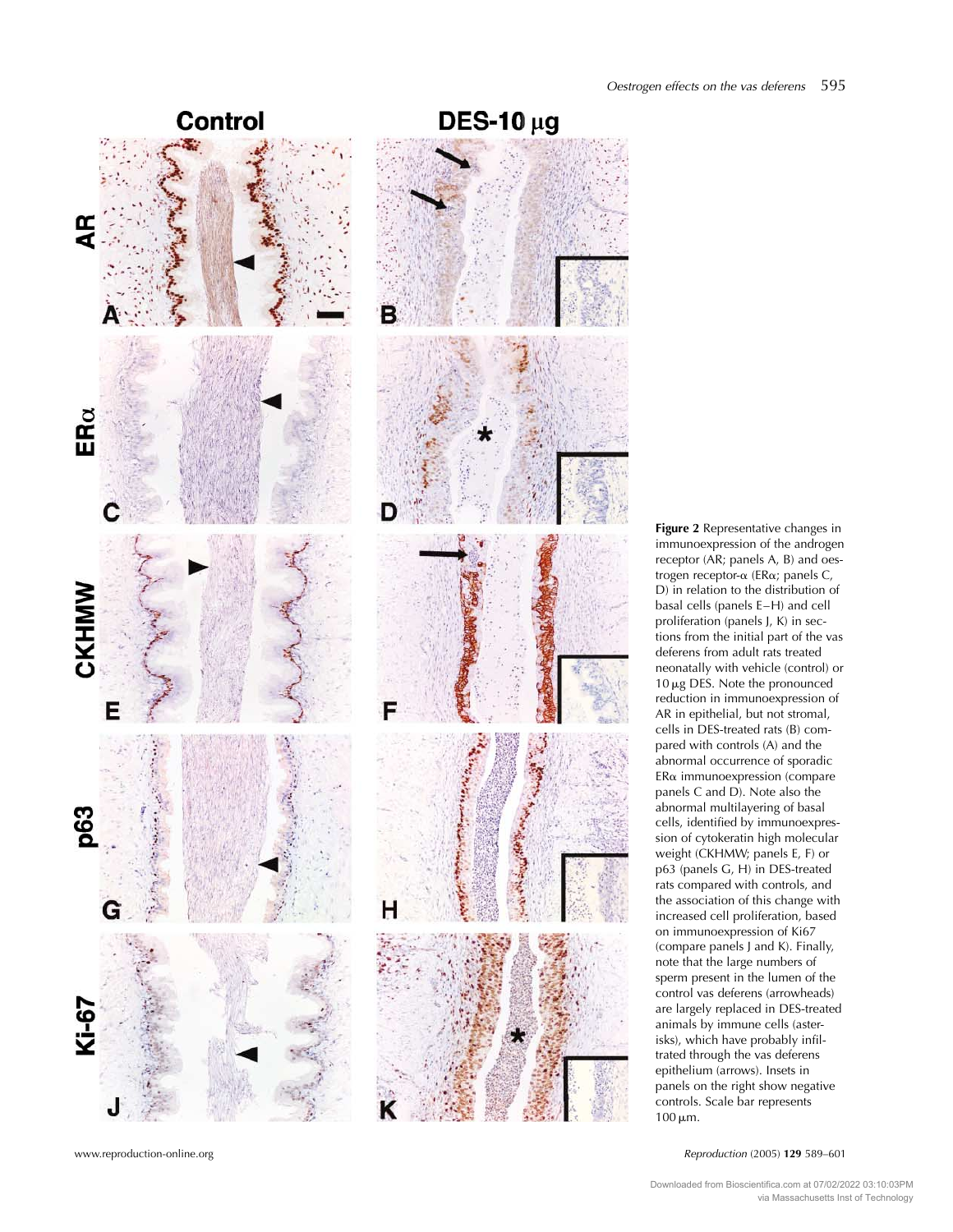the vas deferens that varied in cell number/depth independent of the overall height of the adjacent epithelium (Fig. 2F and H; Table 2); coincident with this change, there was a marked increase in the frequency of Ki67-immunopositive epithelial cells (Fig. 2J and K; Table 2), although the identity of these cells was not investigated. All adult animals that exhibited these basal cell abnormalities also exhibited disruption of the normal pattern of epithelial AR and  $ER\alpha$  immuno expression.

## Ontogeny of basal cell development in the vas deferens (immunoexpression of CK-HMW and p63) and the effect of neonatal manipulation of androgen and oestrogen (DES) action

We next determined if altered basal cell development during neonatal life/early puberty might underlie the observed changes to the epithelium of the adult vas deferens in rats treated neonatally with  $10 \mu$ g DES. In control rats, basal cells were first detectable at age 10 days in the region of the proximal vas deferens and onwards (Fig. 3A), and the relative numbers of immunopositive cells increased up to day 25, forming a single cell layer (Fig. 3E, C, J and N) which persisted into adulthood (Fig. 2); these findings are consistent with those reported by Hayashi et al. (2004). In addition to the continuous layer of basal cells in the proximal and distal vas deferens, CK-HMW/p63 immunopositive cells also appeared in the proximal cauda between days 10 and 18 but they did not form a continuous layer (Fig. 3E). Unexpectedly, neonatal treatment with  $10 \mu$ g DES up to day 12 almost completely blocked the appearance of basal cells at 10 (Fig. 3B), 15 (Fig. 4) and 18 (Fig. 3F, K and P; Fig. 4) days of age in both the cauda and vas deferens (Fig. 4), and even at day 25 only sporadic basal cells were evident (Fig. 3D). Treatment with  $10 \mu$ g DES also grossly suppressed testosterone levels (Fig. 4), as reported previously (Rivas et al. 2002, 2003). We tested if prevention of this decrease by coadministration of testosterone with  $10 \mu$ g DES was able to restore normal numbers of basal cells at day 18, and this proved to be the case (Fig. 3G, L and Q; Fig. 4). However, neonatal treatment with GnRHa, which was equally as effective as  $10 \mu$ g DES in lowering testosterone levels (Fig. 4), did not alter the normal development/numbers of basal cells in the cauda (not shown) and vas deferens (Fig. 4) and nor did neonatal treatment with the anti-androgen, flutamide (Fig. 3H, M and R; Fig. 4).

## **Discussion**

The initial aim of this study was to investigate if neonatal treatment of rats with DES induced permanent changes in morphology and/or cellular composition of Wolffian ductderived tissues (cauda epididymis, vas deferens) in adulthood. Our results show that transient neonatal treatment with a relatively high dose  $(10 \mu g)$  of DES, but not a 100fold lower dose  $(0.1 \mu g)$ , induces a wide spectrum of abnormal changes in most adult animals, including abnormal coiling of the vas deferens, gross abnormalities of the epithelium, abnormal stromal cell changes such as increase in thickness of the periductal fibroblast (musclefree) layer and reduced epithelial immunoexpression of AR. Associated with these changes there were inflammatory changes and reduced amounts of sperm in the vas deferens lumen. Our findings provide new evidence that these changes may stem from reduction/delay in differentiation of basal cells during neonatal/early prepubertal life (10–25 days of age) coincident with reduced blood levels of testosterone. Our findings also demonstrate that deprivation of normal androgen stimulation during the neonatal period is essential, but not sufficient, for induction of the aforementioned changes; coincident over-exposure to high levels of oestrogens (as results from treatment with  $10 \mu$ g dose of DES) at the time of androgen suppression is an absolute requirement for induction of delayed basal cell development and for induction of structural/cellular abnormalities in the cauda and vas deferens in adulthood. These observations further imply that (a) both androgens and oestrogens can affect basal cell development, and (b) that normal timing of basal cell development is of key importance in determining whether development of the cauda epididymis and vas deferens is normal or abnormal.

It is widely accepted that development of male reproductive tract tissues involves stromal–epithelial interactions and the action of androgens (Donjacour & Cunha 1991, Cunha et al. 1996). The latter are mediated by AR, expressed in epithelial and stromal cells. Our present finding, that reduced immunoexpression of AR in epithelial cells of the adult vas deferens coincided with the major cellular and structural abnormalities induced by neonatal treatment with  $10 \mu$ g DES is therefore not surprising, and parallels similar findings in the adult prostate following neonatal oestrogen treatment (Prins & Birch 1995, Prins et al. 2001 $a$ , $b$ ). We have shown previously that even more pronounced loss of AR expression is found in the vas deferens and throughout the reproductive tract of DES-treated

 $\blacktriangleright$ 

Figure 3 Ontogeny of basal cells (arrows) in the distal cauda and proximal and initial vas deferens of rats treated neonatally with vehicle (controls),  $10 \mu g$  DES,  $10 \mu g$  DES  $+ 200 \mu g$  testosterone (TE) or with the anti-androgen flutamide. Basal cells were identified by their immunoexpression of cytokeratin high molecular weight (CK-HMW; panels J-M) or p63 (all other panels). Basal cells were first detectable in the vas deferens of controls at day 10 (panel A), spreading to the cauda by day 18 (E). Treatment with 10 mg DES alone blocked the appearance of basal cells at day 10 (compare panels A and B) and 18 (compare panels E, J and N with F, K and P) until day 25 when some basal cells become apparent (C, D). Co-administration of TE to DES-treated animals resulted in normal appearance of basal cells at day 18 (G, L, Q) but treatment with flutamide did not prevent the appearance of basal cells at day 18 (H, M, R). Note also the general reduction in height of the epithelium of the vas deferens in animals treated with 10 µg DES alone and the loss of the natural variation in epithelial height seen in controls (e.g. compare panels J and K). Scale bars represent  $100 \mu m$ .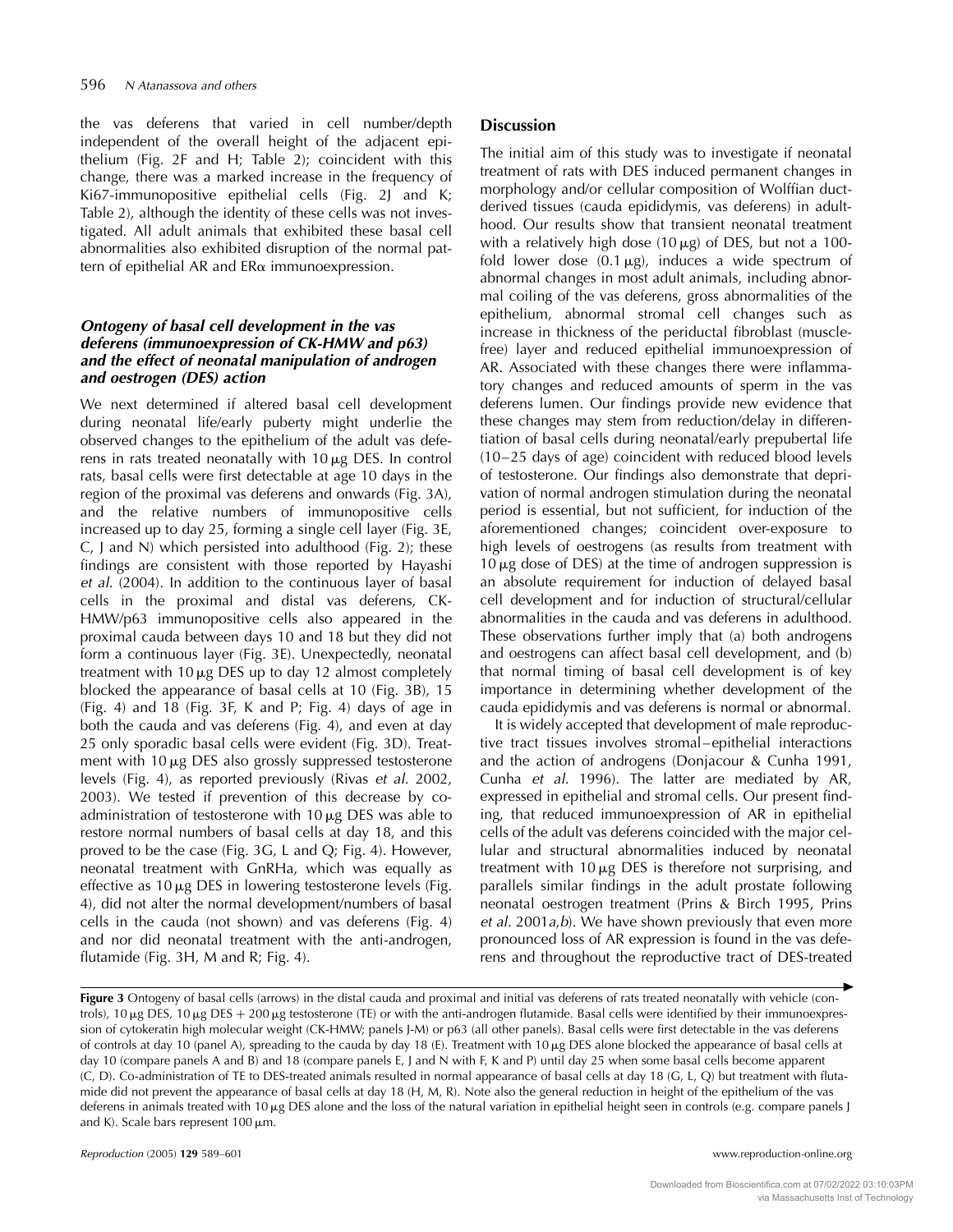

#### www.reproduction-online.org Reproduction (2005) 129 589–601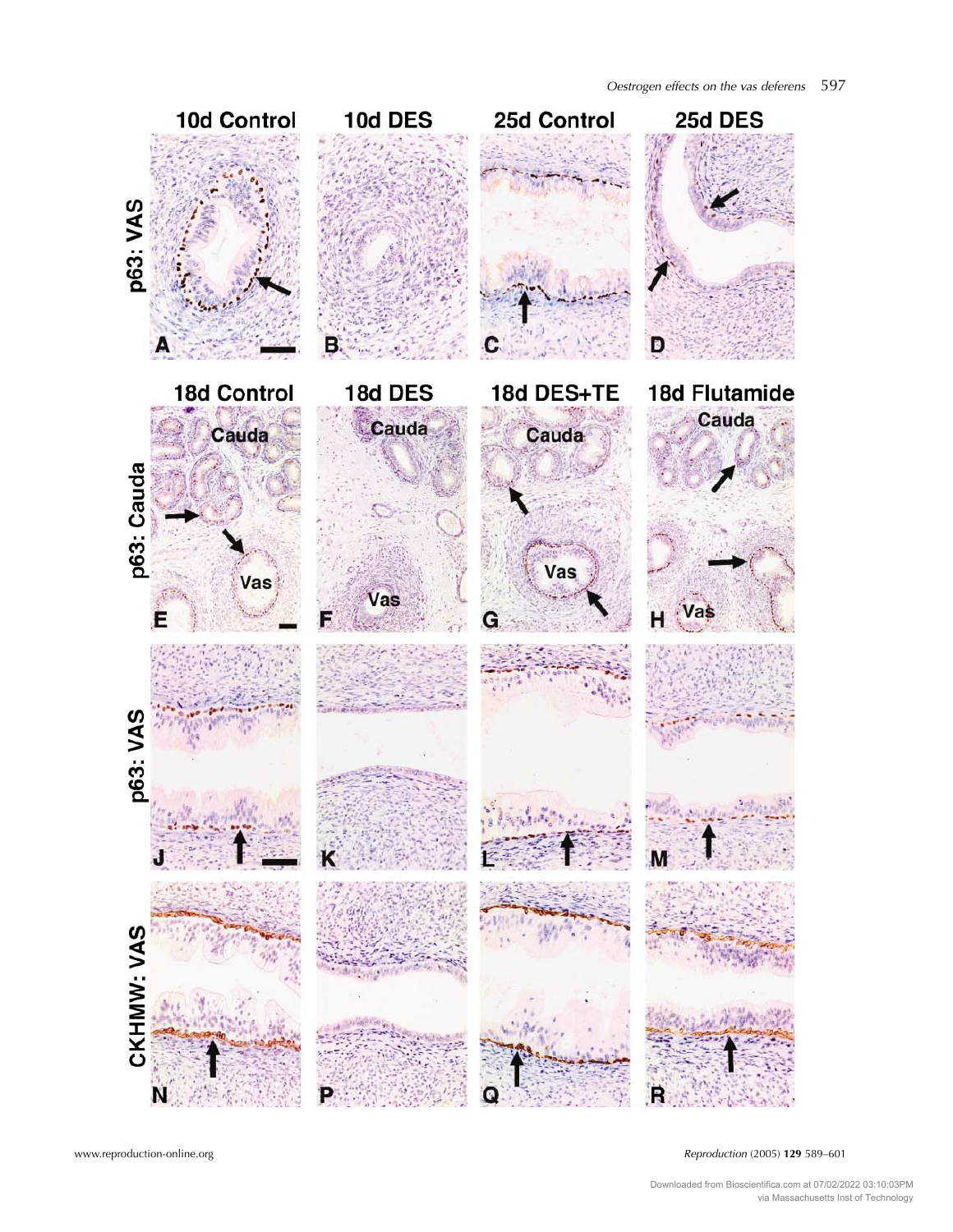

Figure 4 Effect of neonatal hormone treatment of rats on basal cell number in the epithelium of the vas deferens (top) in relation to plasma testosterone levels (bottom) at age 15 and 18 days. Note that although GnRHa reduces testosterone levels to a similar extent as treatment with 10  $\mu$ g DES, it does not reduce basal cell numbers and nor does flutamide treatment. Values are means $\pm$ s.E.M. for 4–6 animals per group, except  $n = 3$  for GnRHa group. \*  $P < 0.05$ ,  $*P < 0.01$ ,  $**P < 0.001$ , in comparison with respective control group.

animals in neonatal life and in early puberty, and this loss is causally linked to the abnormal structural changes that are seen at this time (McKinnell et al. 2001, Williams et al. 2001, Rivas deferens et al. 2003). Altered androgen action, both during development and in adulthood, is thus an integral feature of DES-induced reproductive tract abnormalities in the male. Recent findings indicate that the DESinduced reduction in AR expression occurs not through altered AR gene regulation but from increased proteosomic degradation of the AR protein (Woodham et al. 2003). Moreover, the remarkable similarity between the changes induced in the adult vas deferens by neonatal DES treatment  $(10 \mu g)$ , as shown presently (widening of periductal fibroblast layer, loss of AR, induction of  $ER\alpha$ , inflammatory changes), and those induced in the prostate by neonatal oestrogen treatment (Chang et al. 1999a,b, Prins et al. 2001a, Risbridger et al. 2001a,b, 2003), strongly supports the view that similar regulatory mechanisms operate to regulate normal growth and development in tissues that derive from the Wolffian duct as those that derive from the urogenital sinus. The present findings suggest that a key event in this process may be the timing of differentiation of basal (p63-immunopositive) cells.

The p63 protein is widely expressed in developing epithelia and up- or down-regulation of its expression by transgenesis results in abnormal development of stratified epithelial tissues in numerous organs (e.g. Daniely et al. 2004, Westfal & Pietenpol 2004), including in the reproductive tract (Ince et al. 2002, Kurita et al. 2004a). In some situations, over-expression of p63 may lead to oncogenic changes in the neighbouring epithelium (Westfal & Pietenpol 2004). Based on the rapidly growing literature for p63, it appears that its time-and cell-specific expression in epithelial basal cells is an essential prerequisite for normal development and function of the overlying epithelial cells, as for example in the prostate (Kurita et al. 2004a) and uterus/vagina (Kurita et al. 2004b). The reduction/delayed appearance of (p63-immunopositive) basal cells during puberty in the vas deferens and cauda of all  $10 \mu$ g DES-treated rats, as shown in the present study, is thus a novel finding of potential importance. This delay is associated with under-development of the overlying epithelium (Atanassova et al. 2001, Rivas deferens et al. 2002) and reduced proliferation of epithelial cells (Atanassova et al. 2001) in early puberty (18–25 days of age) as well as subsequent occurrence of the various epithelial and stromal abnormalities in the adult cauda and vas deferens, that are presently reported. Though these associations do not prove definitively that the various abnormalities are a direct consequence of the abnormal timing of basal cell development in DES-treated animals, such a conclusion would fit with the other literature cited above. In this regard, it is also pertinent to address the origin of basal cells in the epididymis and vas deferens, which remains a matter for debate. Some evidence supports the view that basal cells may be modified immune cells that migrate into these tissues from outside (e.g. Holschbach and Cooper 2002). Our findings do not allow us to determine whether it is altered migration or delayed differentiation (i.e. switching on of p63 and CK-HMW) of basal cells in situ that accounts for the delay in appearance of p63-immunopositive cells in the epididymis and vas deferens after neonatal treatment with  $10 \mu$ g DES.

Our findings also show that delayed development of basal cells only occurred in treatment groups in which testosterone levels/action were suppressed neonatally coincident with increased oestrogen (i.e. DES) action. Neonatal treatments that suppressed just androgen production (treatment with a GnRH antagonist) or action (treatment with flutamide) or which increased oestrogen (DES) action without suppressing testosterone levels (treatment with  $10 \mu$ g DES), did not induce any delay in basal cell development and nor did these treatments result in observable abnormalities of the cauda/vas deferens in adulthood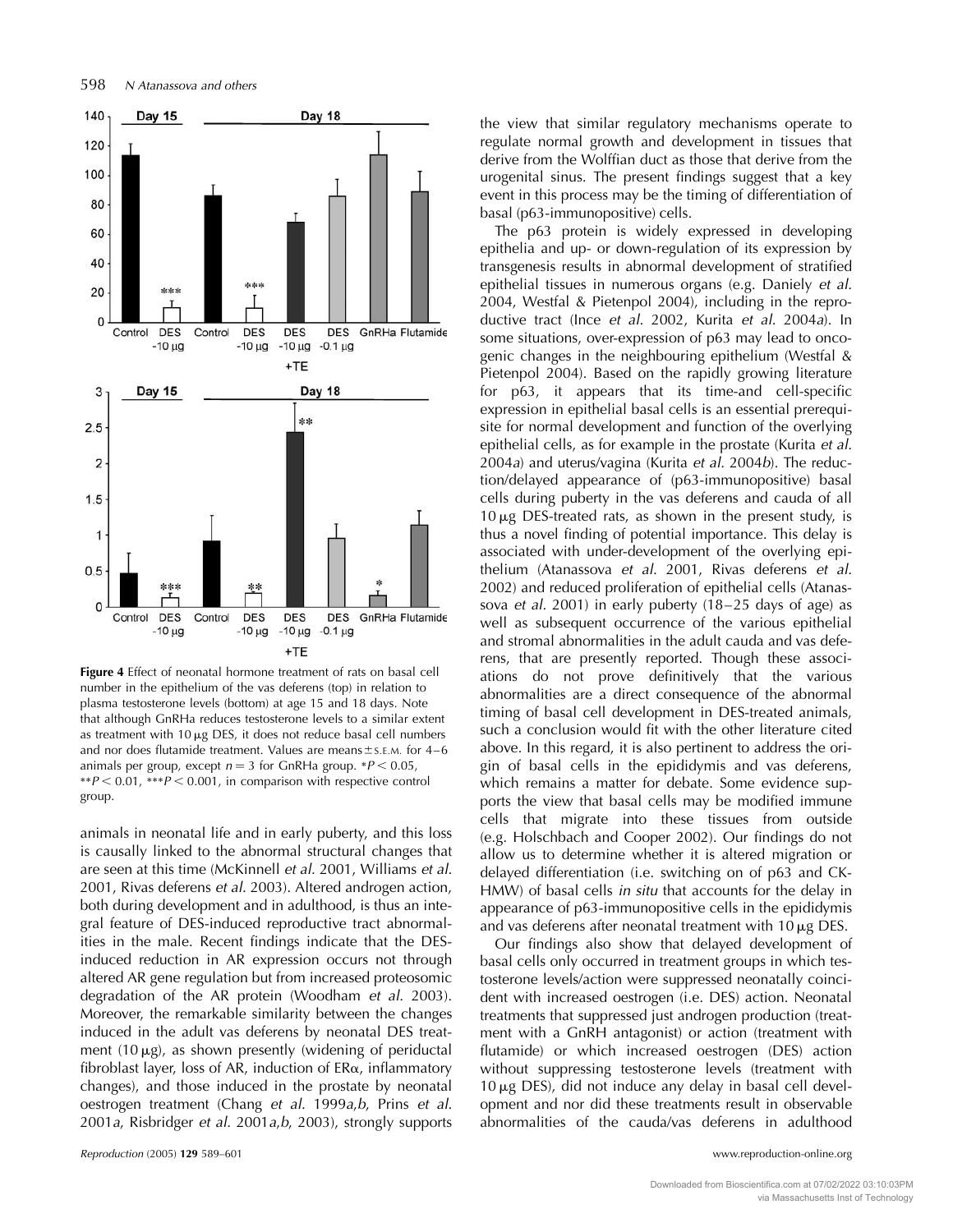(present study plus unpublished data by the authors of this paper). Furthermore, co-administration of testosterone to rats treated neonatally with  $10 \mu$ g DES, was able to prevent the changes to basal cell development that this dose of DES induced when administered on its own, confirming that impaired androgen action is a prerequisite for DESinduction of delayed basal cell differentiation. These findings thus fit with our earlier conclusion that it is disruption of the normal androgen–oestrogen balance during neonatal life which mediates the DES-induced reproductive tract abnormalities in the male (McKinnell et al. 2001, Rivas et al. 2002, 2003), and parallel findings in the prostate strongly support such a view (Prins 1992, Prins & Birch 1995, 1997, Prins et al. 2001b).

Another change induced in the vas deferens and epididymis by neonatal treatment with high doses of DES that is manifest both during development (Atanassova et al. 2001, Williams et al. 2001) and in adulthood (present study) is aberrant expression of  $ER\alpha$  in epithelial cells of the vas deferens. Similar up-regulation of  $ER\alpha$  has been reported in the adult prostate of rats treated neonatally with oestrogens (Prins & Birch 1997, Prins et al. 2001a). In both the vas deferens (present studies) and adult prostate (Prins & Birch 1997, Prins et al. 2001a, Risbridger et al. 2001b), this aberrant expression of  $ER\alpha$  is associated with epithelial abnormalities. In contrast, expression of  $ER\beta$  in the vas deferens remained unchanged in both young (Atanassova et al. 2001) and adult rats (present study) after neonatal DES treatment, and similar findings have been reported for the prostate (Prins et al. 1998). Recombination studies using tissues from ER knockout mice ( $\alpha$ ERKO and  $\beta$ ERKO) (Risbridger et al. 2001a), as well as in vivo experiments with neonatal treatment of these mutants (Prins et al. 2001a), have also shown that  $ER\alpha$ , but not  $ER\beta$ , mediates the acute and chronic pathological responses to developmental oestrogen treatment. Similar conclusions have been reached regarding mediation of adverse DES effects on the developing female reproductive system (Couse et al. 2001). The present findings on the vas deferens, as with earlier findings on the prostate, therefore show that down-regulation of AR and up-regulation of  $ER\alpha$  coincides with epithelial hyperplasia and associated basal (p63-positive) cell multilayering. However, of potentially more significance is the relationship between delayed basal cell development at day 18, as observed presently, and the aberrant expression of  $ER\alpha$  in epithelial cells of the vas deferens at the same age (Williams *et al.* 2001) in rats treated with  $10 \mu$ g DES. A similar inhibitory effect of neonatal DES treatment on the appearance of p63-positive cells in müllerian ductderived epithelium was reported recently in female mice and was shown to be mediated via  $ER\alpha$ , and this finding and others allowed the authors to conclude that p63 played a key role in directing differentiation of müllerian duct-derived cells into squamous (vaginal) as opposed to columnar (uterine) epithelium (Kurita et al. 2004b). Similar evidence for a key role of basal cells in regulating

differentiated functions of the overlying epithelial cells is emerging for the prostate (Kurita et al. 2004a). Taken together with our present findings, these results suggest that an abnormal profile of androgen-oestrogen action during the period when epithelial basal cells are differentiating (i.e. expressing p63) in epithelia of the reproductive ducts, may be a pivotal change that leads to permanent structural abnormalities in the corresponding epithelium in adulthood.

In the present study, nearly all of the adult rats treated neonatally with  $10 \mu$ g DES exhibited abnormalities of the stromal tissue surrounding the duct of the vas deferens; these changes included dramatic widening of the periductal fibroblast (non-muscle) layer in both the cauda epididymis and vas deferens and disruption of the smooth muscle layer itself by interspersion with actin-negative (fibroblastic) cells; similar changes were found during early puberty in DES-treated rats (Atanassova et al. 2001). Changes in periductal stroma similar to those shown presently have also been reported in the prostate of adult mice treated neonatally with DES (Chang et al. 1999a,b, Prins et al. 2001a) as well as in adult hypogonadal mice implanted with oestradiol (Bianko et al. 2002). This permanent thickening of the periductal fibroblast, non-muscle layer may create a physical barrier that obstructs normal paracrine communications between stroma and epithelium (Chang et al. 1999b). It also seems likely that the DES-induced structural changes in the periductal stroma in the current study are responsible for the abnormal coiling of the vas deferens that was found, as these changes coincided in all but one animal. Whether these changes play any role in delayed basal cell development, as found in the present study, is unknown, but it has been suggested that changes in smooth muscle, with consequent changes in two-way signalling with the neighbouring epithelium, may be pivotal in regulating epithelial proliferation and malignant transformation in the prostate (Cunha et al. 1996, 2003).

Abnormal development of epithelial and stromal components of the vas deferens was associated in adulthood with an apparent reduction in the number, or lack, of sperm in the lumen of the vas deferens in 85% of animals treated with  $10 \mu g$  DES in the present study, consistent with previous demonstration of reduction in testis size, sperm production and impaired fertility in such animals (Atanassova et al. 2000). This lack of sperm was accompanied by infiltration of neutrophils and CD45 positive cells into the lumen of the vas deferens. Based on the distribution of such cells, infiltration occurred from the stroma through the epithelium into the lumen. Our study provides the first evidence for leukocytic inflammation in the cauda epididymis and vas deferens in adult rats as a consequence of neonatal DES treatment, but similar findings have been reported in the adult prostate (Stoker et al. 1999, Prins et al. 2001a), and recent data indicates that prolactin may play a role in this change (Gilleran et al. 2003). In the adult rat there is an epithelial barrier at the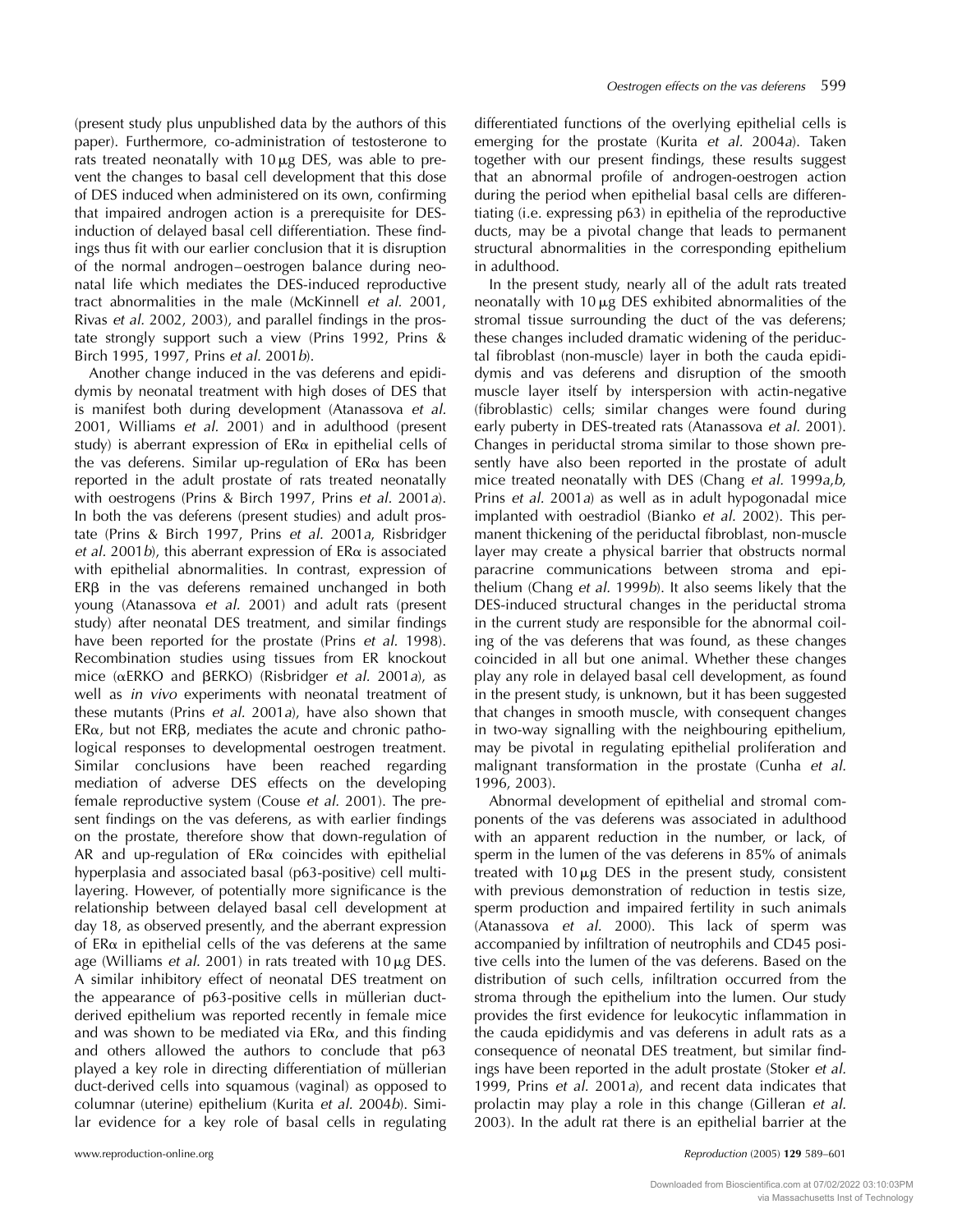level of the tight junctions between adjacent principal cells in all regions of the epididymis (Robaire & Hermo 1988), and basal cells (which also express macrophage antigens; Seiler et al. 1999, 2000) are considered to play a role in minimizing interaction of sperm autoantigens with the immune system (Seiler et al. 1999, 2000). The present findings suggest that these mechanisms are disrupted in the vas deferens and cauda epididymis of adult rats after neonatal DES treatment, possibly because of the abnormal epithelial structure and/or the delayed appearance of basal cells (see Holschbach and Cooper 2002). Coexistence of immune cell infiltration and epithelial abnormalities/hyperplasia in the present study is similar to the positive correlation between inflammatory pathology and benign hyperplastic changes reported in the rat and human prostate (De Marzo et al. 1999, Putzi & De Marzo 2000, van Leenders et al. 2003).

Together with our previous studies showing that neonatal administration of high doses of DES caused permanent reprogramming of the hypothalamic–pituitary–testis axis (Atanassova et al. 1999), the current study of DESinduced changes in the vas deferens at puberty and in adulthood provide strong evidence that neonatal exposure to oestrogens (and associated suppression of androgen action) permanently alters the cellular composition of the male reproductive tract, resulting in aberrant growth, differentiation defects and reduced responsiveness to androgen. Delayed appearance of basal cells and/or expression of p63 during puberty may underlie these changes that are evident in adulthood. The present study also demonstrates several similarities between DESinduced changes in the epithelium and stroma of the vas deferens (derived from the Wolffian duct) and those reported in the prostate (derived from the urogenital sinus), reinforcing the view that common hormonal and cellular mechanisms may operate throughout the male reproductive tract to regulate its development and function.

## Acknowledgements

We thank Catrina Kivlin and Arantza Esnal for technical assistance and Denis Doogan and Mark Fisken for expert animal husbandry. N A was supported by a Wellcome International Research Training Fellowship. This study was supported in part by contract QLK4-1999-01422 from the European Union.

#### References

- Aboseif S, El-Sakka A, Young P & Cunha GR 1999 Mesenchymal reprogramming of adult human epithelial differentiation. Differentiation **65** 113-118.
- Arai Y, Mori T, Suzuki Y & Bern HA 1983 Long-term effects of perinatal exposure to sex steroids and diethylstilbestrol on the reproductive system of male mammals. International Reviews of Cytology 84 235–268.
- Atanassova N, McKinnell C, Turner KJ, Walker M, Fisher JS, Morley M, Millar MR & Sharpe RM 2000 Comparative effects of neonatal exposure of male rats to potent and weak (environmental)

estrogens on spermatogenesis at puberty and the relationship to adult testis size and fertility: evidence for stimulatory effects of low estrogen levels. Endocrinology 141 3898–3907.

- Atanassova N, McKinnell C, Walker M, Turner KJ, Fisher JS, Morley M, Millar MR, Groome NP & Sharpe RM 1999 Permanent effects of neonatal estrogen exposure in rats on reproductive hormone levels, Sertoli cell number, and the efficiency of spermatogenesis in adulthood. Endocrinology 140 5364–5373.
- Atanassova N, McKinnell C, Williams K, Turner KJ, Fisher JS, Saunders PT, Millar MR & Sharpe RM 2001 Age-, cell- and regionspecific immunoexpression of estrogen receptor alpha (but not estrogen receptor beta) during postnatal development of the epididymis and vas deferens of the rat and disruption of this pattern by neonatal treatment with diethylstilbestrol. Endocrinology 142 874–886.
- Bianko JJ, Handelsman DJ, Pedersen JS & Risbridger GP 2002 Direct response of the murine prostate glad and seminal vesicle to estradiol. *Endocrinology* **143** 4922-4933.
- Chang WY, Birch L, Woodham C, Gold L & Prins GS 1999a Neonatal estrogen exposure alters the  $TGF\beta$  signaling system in the developing rat prostate and interrupts TGFB-mediated differentiation of the epithelium. Endocrinology 140 2801-2813.
- Chang WY, Wilson MJ, Birch L & Prins GS 1999b Neonatal estrogen stimulates proliferation of periductal fibroblasts and alters the extracellular matrix composition in the rat prostate. Endocrinology 140 405–415.
- Corker CS & Davidson DW 1981 Radioimmunoassay of testosterone in various biological fluids without chromatography. Journal of Steroid Biochemistry 9 319–323.
- Couse JF & Korach KS 1999 Estrogen receptor null mice: what have we learnt and where will they lead us? Endocrine Reviews 20 358–417.
- Couse JF, Dixon D, Yates M, Moore AB, Ma L, Maas R & Korach KS 2001 Estrogen receptor-alpha knockout mice exhibit resistance to the developmental effects of neonatal diethylstilbestrol exposure on the female reproductive tract. Developmental Biology 238 224–238.
- Cunha GR 2001 Evidence that epithelial and mesenchymal estrogen receptor-a mediates effects of estrogen on prostatic epithelium. Developmental Biology 229 432–442.
- Cunha GR, Hayward SW, Dahiya R & Foster BA 1996 Smooth muscle-epithelial interactions in normal and neoplastic prostatic development. Acta Anatomica 155 63–72.
- Cunha GR, Wang YZ, Hayward SW & Risbridger GP 2001 Estrogenic effects on prostatic differentiation and carcinogenesis. Reproduction Fertility and Development 13 285–296.
- Cunha GR, Hayward SW, Wang YZ & Ricke WA 2003 Role of the stromal microenvironment in carcinogenesis of the prostate. International Journal of Cancer 107 1–10.
- Daniely Y, Liao G, Dixon D, Linnoila RI, Lori A, Randell SH, Oren M & Jetten AM 2004 Critical role of p63 in the development of a normal esophageal and tracheobronchial epithelium. American Journal of Physiology and Cell Physiology 287 C171–C181.
- De Marzo AM, Marchi VL, Epstein JI & Nelson WG 1999 Proliferative inflammatory atrophy of the prostate: implications for prostatic carcinogenesis. American Journal of Pathology 155 1985–1992.
- Donjacour AA & Cunha GR 1991 Stromal regulation of epithelial function. Cancer Treatment Research 53 335–364.
- Gilleran JP, Putz O, DeJong M, DeJong S, Birch L, Pu Y, Huang L & Prins GS 2003 The role of prolactin in the prostatic inflammatory response to neonatal estrogen. Endocrinology 144 2046–2054.
- Hayashi N, Cunha GR & Parker M 1993 Permissive and instructive induction of adult rodent prostatic epithelium by heterotypic urogenital sinus mesenchyme. Epithelial Cell Biology  $266 - 78$ .
- Hayashi T, Yoshinaga A, Ohno R, Ishii N, Kamata S & Yamada T 2004 Expression of the p63 and Notch signalling systems in rat testes during postnatal development: comparison with their